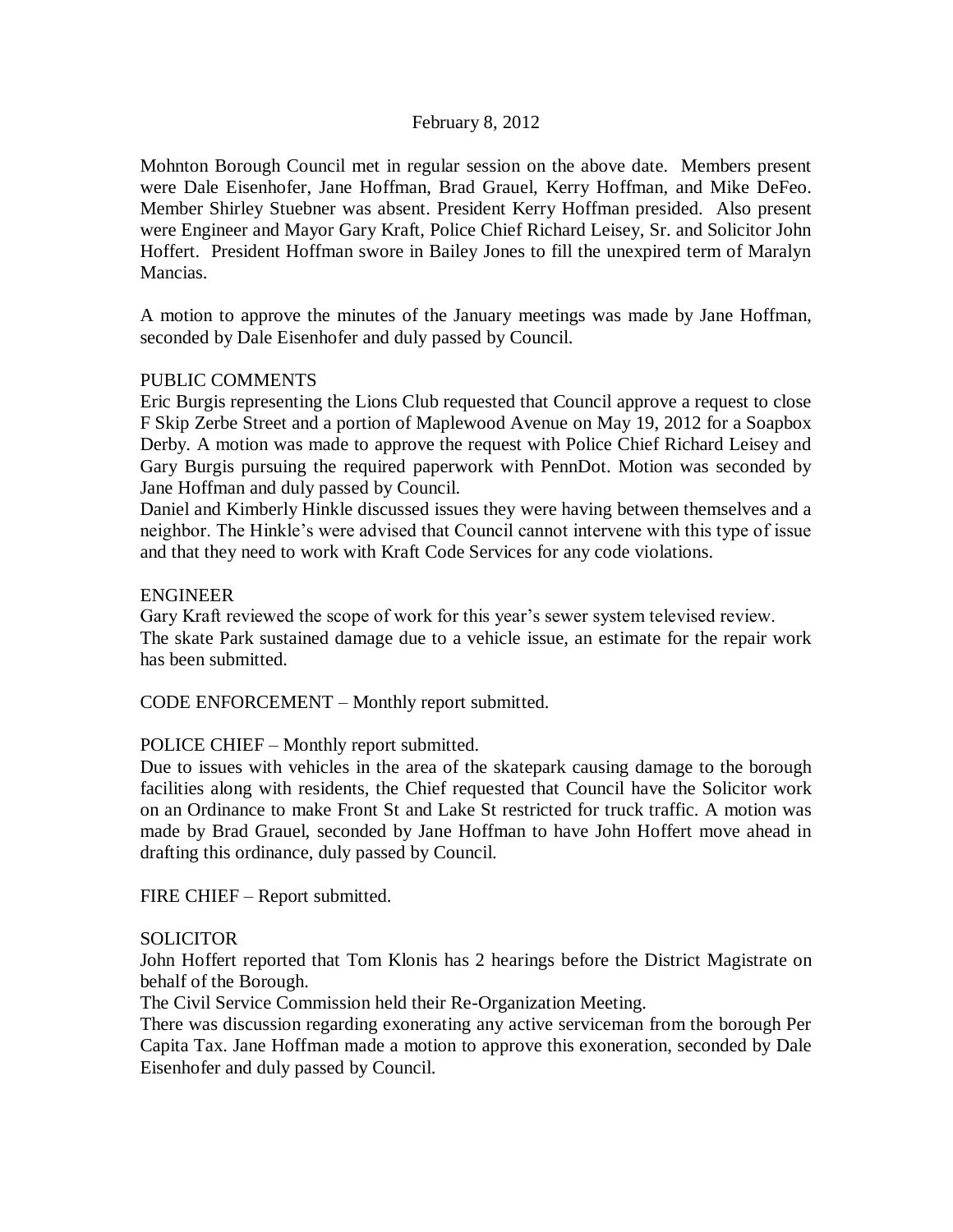February 8, 2012 Page 2

Approval was given to John to draft an Improvement Agreement requiring security in the amount of \$44,900.63 for the Wall Subdivision. Brad Grauel made a motion to this effect, seconded by Jane Hoffman and duly passed by Council.

## PRESIDENT

A motion was made by Kerry Hoffman to appoint Bonnie Betz to fill the vacancy on the Civil Service Commission, seconded by Brad Grauel and duly passed by council.

A motion was made by Kerry Hoffman to appoint Joann Zampelli to the newly formed Vacancy Board, seconded by Brad Grauel and duly passed by Council.

# MAYOR

Ordinance #800 and #801 – Amend Handicap Parking Areas in the Borough.

A motion was made by Brad Grauel to adopt these ordinances, seconded by Jane Hoffman and duly passed by Council.

Part time Police Officer testing took place, 6 tests were given and it is being requested that 3 be hired and start the process to complete their qualifications. Jane Hoffman made a motion to approve this request, seconded by Brad Grauel and duly passed by Council.

Authorization to send Officer Eric Pistilli to a Patrol Rifle Instructor Course was approved by Council after a motion made by Jane Hoffman and a second by Dale Eisenhofer.

# COMMITTEE REPORTS

FINANCE – Nothing to report.

BUILDING & ZONING & FIRE & WATER  $-$  A new vacuum cleaner was purchased and a carpet cleaner is available for the borough to use.

# RECREATION

A motion was made to set playground registration fees for 2012 by Jane Hoffman, seconded by Dale Eisenhofer and duly passed by Council.

The 2012 Fees are: Ages 7-15 - \$50 per child for residents of Mohnton Borough, \$125 max per family; \$100 per Child for non-residents. Ages 3-6 - \$30 per Child for residents of Mohnton Borough, \$60 max per family; \$45 per Child for non-residents.

A motion was made by Jane Hoffman to advertise for a Part time Seasonal Park Maintenance Person, seconded by Dale Eisenhofer and duly passed by Council.

A motion was made by Jane Hoffman to advertise for Playground Aides for the Summer Program, seconded by Dale Eisenhofer and duly passed by Council.

A motion was made by Jane Hoffman to raise the large pavilion rental fee to \$140, seconded by Brad Grauel and duly passed by Council.